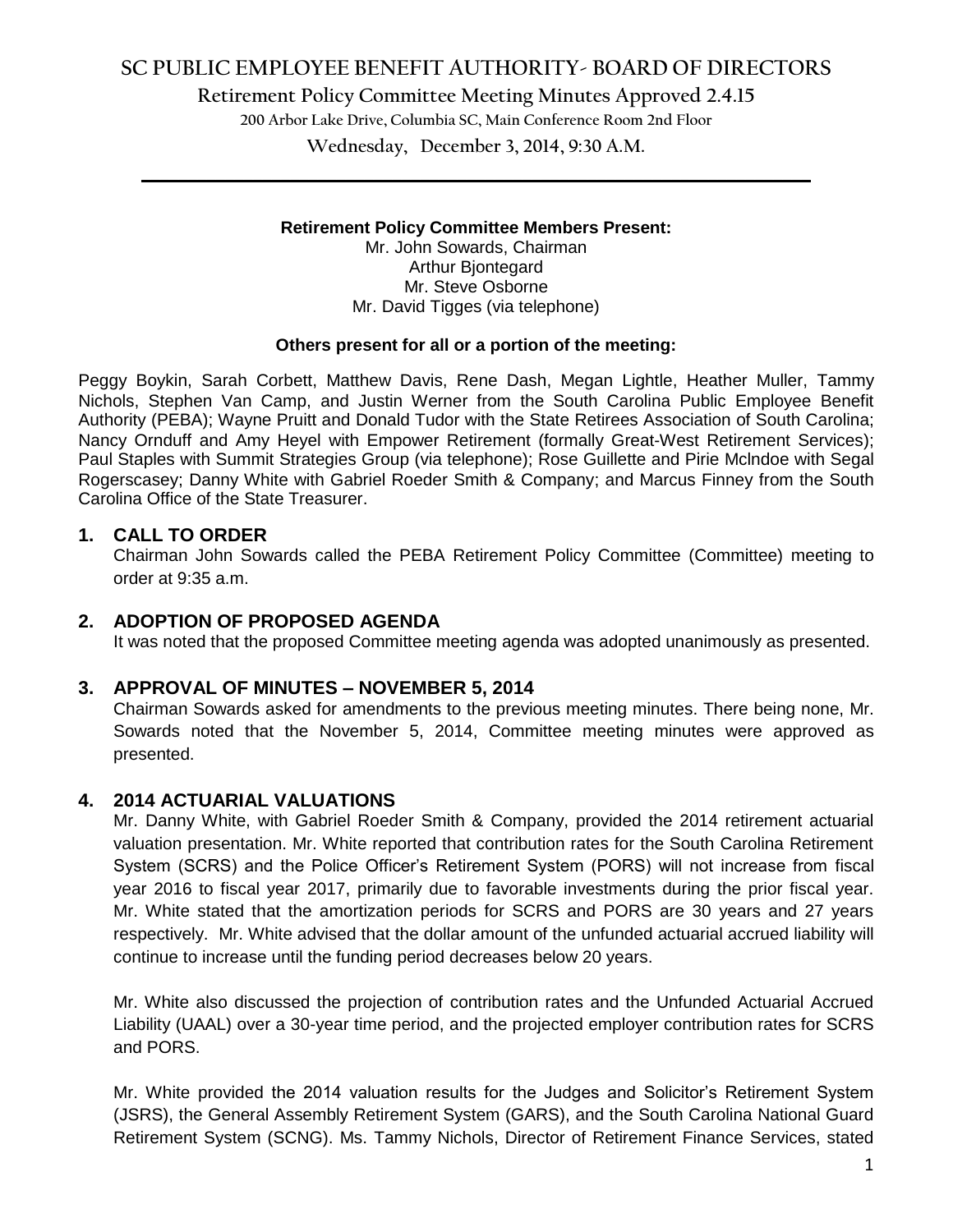**Retirement Policy Committee Meeting Minutes Approved 2.4.15**

**200 Arbor Lake Drive, Columbia SC, Main Conference Room 2nd Floor**

**Wednesday, December 3, 2014, 9:30 A.M. \_\_\_\_\_\_\_\_\_\_\_\_\_\_\_\_\_\_\_\_\_\_\_\_\_\_\_\_\_\_\_\_\_\_\_\_\_\_\_\_\_\_\_\_\_\_\_\_\_\_\_\_\_\_\_\_\_\_\_\_\_\_\_\_\_\_\_\_\_\_\_\_**

that the GARS and the SCNG plans are funded on a dollar amount basis, which is included through the budgetary process by the General Assembly.

Mr. White concluded his presentation by providing a brief overview of the pension disclosure accounting changes due to the implementation of Governmental Accounting Standards Board (GASB) 67, which affects pension plans and became effective June 30, 2014, and GASB 68 which affects participating employers, and becomes effective June 30, 2015.

Chairman Sowards thanked Mr. White for his presentation, and noted that the Retirement Committee has accepted the 2014 Actuarial Valuations as presented. Chairman Sowards asked Ms. Nichols to present an update to the Board in January 2015 related to GASB 68 communication efforts.

## **5. DEFERRED COMPENSATION INVESTMENT POLICY REVISIONS**

Mr. Matthew Davis, Defined Contribution Manager, reported that the following revisions to the Investment Policy Statement (IPS) are necessary to carry out changes approved by the Board on June 18, 2014, including:

- 1. Removing the language related to the 84-month certificate option; and
- 2. Adding the restrictions to the Self-Directed Brokerage Option (SBD) that becomes effective January 1, 2015.

Mr. Davis added that additional revisions to the IPS include:

- 1. Deleting references to the Deferred Compensation Commission, and replacing with the PEBA Board, and/or Retirement Policy Committee;
- 2. Updating the performance standards, objectives, and benchmarks of certain investment options;
- 3. Updating the evaluation procedure for several investment options including the GTAA PIMCO All Asset Fund; and
- 4. Formatting and grammatical changes as needed.

Mr. David Tigges made a motion, which was seconded by Mr. Steve Osborne, and passed unanimously, to accept the revisions to the Investment Policy Statement effective January 1, 2015, and recommend the revisions to the Board for final approval.

#### **6. ORP QUARTERLY REPORT**

Mr. Paul Staples, Senior Vice President and Director of Defined Contribution Services with Summit Strategies Group (Summit), reviewed the Optional Retirement Program (ORP) investment performance for the third quarter of 2014. Mr. Staples reported that large cap stocks were up 1.13 percent, but small cap stocks were down 7.36 percent for the quarter. Fixed income returns increased 0.17 percent; non-US bonds were down 3.14 percent; and large cap developed international stocks were down 5.88 percent during the quarter, largely due to the negative impact of the US currency conversion.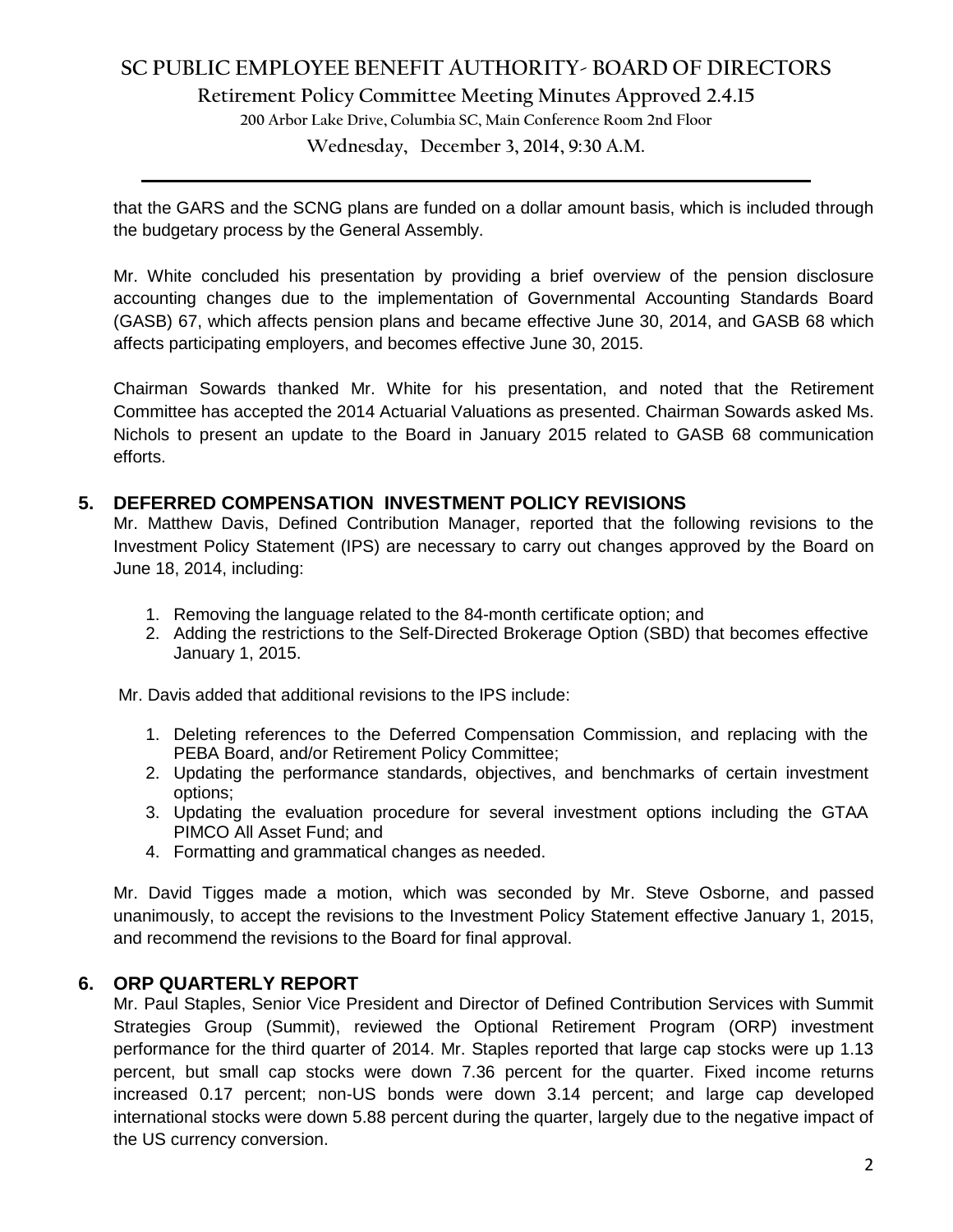**Retirement Policy Committee Meeting Minutes Approved 2.4.15**

**200 Arbor Lake Drive, Columbia SC, Main Conference Room 2nd Floor**

**Wednesday, December 3, 2014, 9:30 A.M. \_\_\_\_\_\_\_\_\_\_\_\_\_\_\_\_\_\_\_\_\_\_\_\_\_\_\_\_\_\_\_\_\_\_\_\_\_\_\_\_\_\_\_\_\_\_\_\_\_\_\_\_\_\_\_\_\_\_\_\_\_\_\_\_\_\_\_\_\_\_\_\_**

Mr. Staples stated that as of September 30, 2014, ORP total assets were \$1.5 billion, with 55 percent of total assets being allocated to TIAA-CREF which has 16,716 participants.

Mr. Staples reviewed the compliance report cards for each ORP vendor, and stated that MassMutual and TIAA-CREF both have one fund on the watch list; Valic has two funds on the watch list; and MetLife has four funds on the watch list. Mr. Staples stated that no recommendations or changes are recommended at this time.

In response to a question by Chairman Sowards, Mr. Davis and legal counsel confirmed that Summit's recommendations with respect to the funds on the watch list are consistent with the Board's Investment Policy Statement.

Chairman Sowards thanked Mr. Staples for his presentation, and noted that the Committee has accepted the ORP Quarterly Report as information.

## **7. DEFERRED COMPENSATION QUARTERLY REPORT**

Ms. Rose Guillette, Senior Consultant, with Segal Rogerscasey, presented the Deferred Compensation investment performance and plan activity for the quarter ending September 30, 2014, and reported that all funds passed the benchmark criteria, with the exception of the T. Rowe Price Mid Cap Value Fund, and the PIMCO All Asset Institutional Fund. Ms. Guillette advised that although the PIMCO All Asset Institutional Fund has been on the watch list for four consecutive quarters, Segal Rogerscasey recommends no formal review at this time since the criteria for the fund policy index will be realigned effective January 1, 2015.

Mr. Osborne made a motion, which was seconded by Mr. Tigges, and passed unanimously, to approve Segal Rogerscasey recommendation to avoid a formal review of the PIMCO All Asset Institutional Fund.

Ms. Guillette stated that Segal Rogerscasey will be conducting a formal review of the T. Rowe Price Mid Cap Value Fund, and will provide the review findings and/or possible replacement funds to the Committee at the next meeting.

Ms. Amy Heyel with Empower Retirement (formally Great-West Retirement Services), advised the Committee of an organizational update resulting from Great West Retirement Services purchasing Putnam Investments, and the large corporate market business of JP Morgan Retirement Plan Services. Following this purchase, Great West Retirement Services became Empower Retirement.

Ms. Nancy Ornduff presented the 3rd quarter Plan review summary. Ms. Ornduff stated that as of September 30, 2014, Plan assets decreased by \$25.99 million, primarily due to market fluctuations and the high amount of distributions during the quarter. Ms. Ornduff reported that incoming rollovers to the plan have increased to \$16,113,368.06 (290 accounts) from \$12,571,428.80 (240 accounts) in